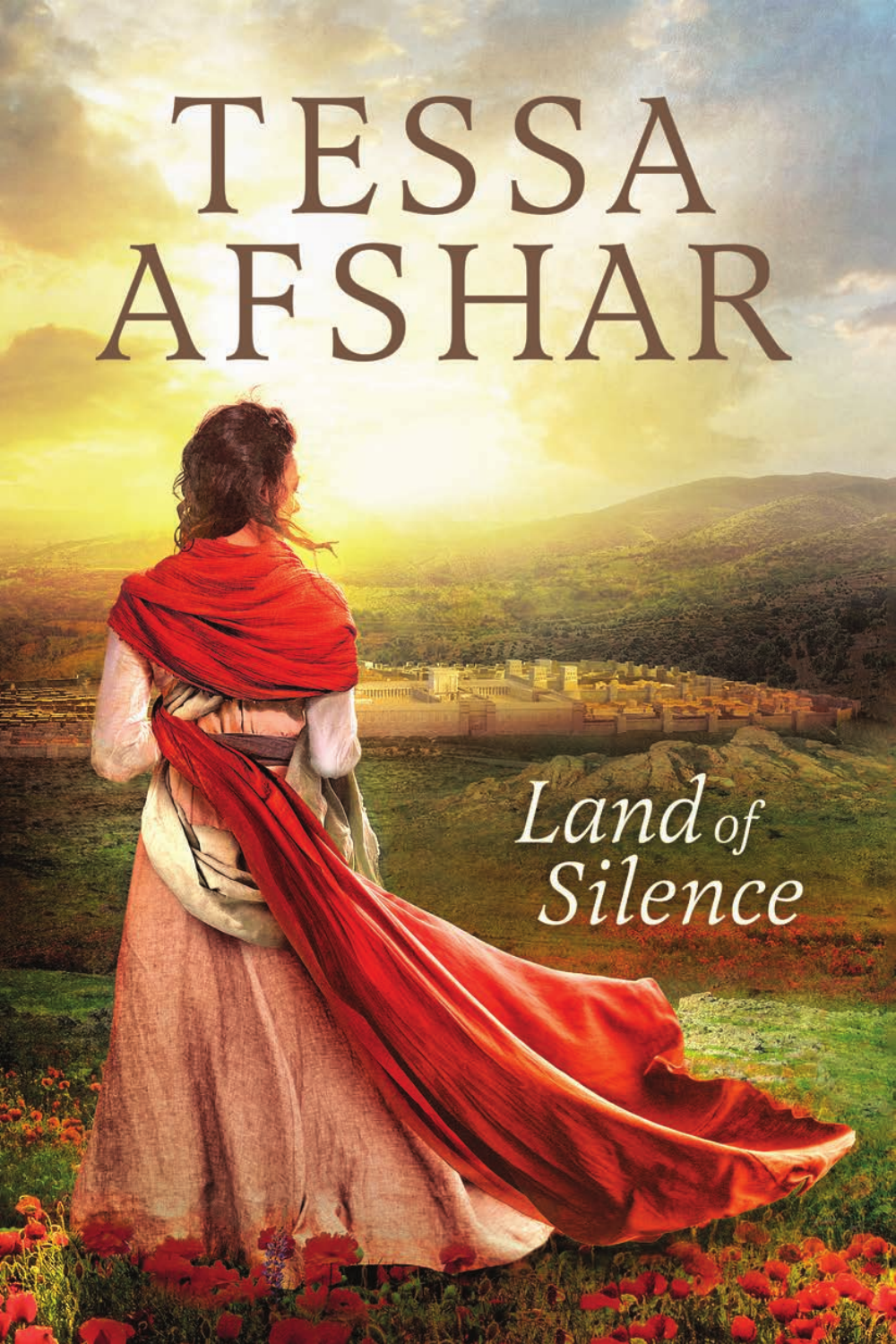## ADVANCE PRAISE FOR *LAND OF SILENCE* AND OTHER NOVELS BY TESSA AFSHAR

## **Land of Silence**

"No one brings the Bible to life like Tessa Afshar. *Land of Silence* grabs hold of the woman who stole healing by touching Christ's hem in a way that brings us all to a place where we can recognize that we, too, are daughters of the King."

## **DEBBIE MACOMBER, #1** *NEW YORK TIMES* **BESTSELLING AUTHOR**

"Tessa Afshar's *Land of Silence* is a biblical novel in a category all its own. Moving, believable . . . this inspiring, uplifting story encouraged me at a heart level. A wonderful story—not to be missed!"

## **JILL EILEEN SMITH, BESTSELLING AUTHOR OF** *THE CRIMSON CORD* **AND THE WIVES OF KING DAVID SERIES**

"Tessa Afshar's captivating and emotive story is about one first-century woman's pain and struggle. But the hope she describes is real and for you and me today."

## **CHRIS FABRY, BESTSELLING AUTHOR OF** *WAR ROOM* **AND** *DOGWOOD*

"Tessa Afshar's novels draw you in so that you're both captivated and changed by the power of story. *Land of Silence* is no exception. You're in for a treat with this one—enjoy!"

## **SUSIE LARSON, NATIONAL SPEAKER, RADIO HOST, AND AUTHOR OF** *YOUR BEAUTIFUL PURPOSE*

## **In the Field of Grace**

"Afshar writes unforgettable biblical fiction." *ROMANTIC TIMES*

"This is one of my favorite books of the year. Beguiling, exciting, romantic, and a much-needed reminder of the Creator's steadfast faithfulness, even to those the world deems undeserving."

## **NOVEL CROSSING**

"Once again, Tessa's seemingly effortless talent breathes new life into this beautiful love story and makes it come alive."

**RELZ REVIEWZ**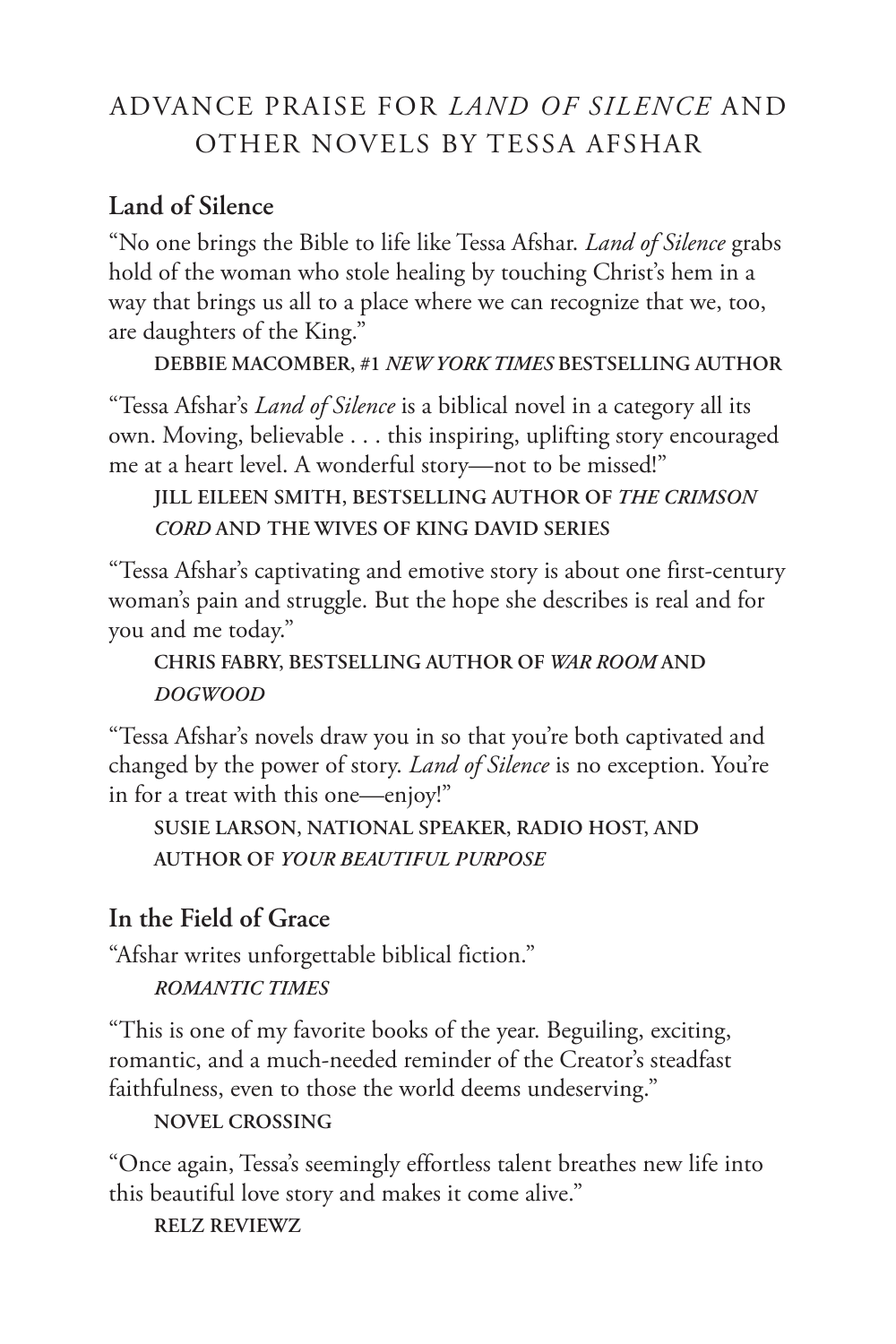"Tessa Afshar breathes new life into the old, stale story we think we know and cracks the door wide open for a beautiful story of a tragic life turned upside down by forbidden love and immeasurable grace."

**JOSH OLDS, LIFEISSTORY.COM**

## **Harvest of Gold**

"Afshar has created a treasure of a book. Brilliant characterization, adventure, intrigue, and humor coupled with deep emotional impact garner a solid five stars."

## *CBA RETAILERS + RESOURCES*

"Engaging. Inspiring. Heart-stopping and heart-rending. A fabulous biblical novel that sent me straight back to God's Word!"

**MESU ANDREWS, AWARD-WINNING AUTHOR** 

## **Harvest of Rubies**

"There is so much depth to *Harvest of Rubies* that readers will happily drown in its message of God's unfailing love and mercy while diving headfirst into the captivating plot and precarious romance. . . . This is a great read!"

**BOOKREPORTER.COM**

"Afshar brings readers biblical fiction with mysterious twists and turns . . . that fascinate and claim the reader's full attention. The story will have you laughing and crying."

*ROMANTIC TIMES,* **TOP PICK REVIEW**

## **Pearl in the Sand**

"This superb debut should appeal to readers who enjoyed Davis Bunn and Janette Oke's *The Centurion's Wife* or Anita Diamant's *The Red Tent*."

## *LIBRARY JOURNAL,* **STARRED REVIEW**

"A riveting and compelling book. . . . Fantastic research and stellar writing make this one you don't want to miss!"

*ROMANTIC TIMES,* **TOP PICK REVIEW**

"*Pearl in the Sand* is a lovely story, vividly written, and is sure to please devotees of biblical fiction."

**TITLETRAKK.COM**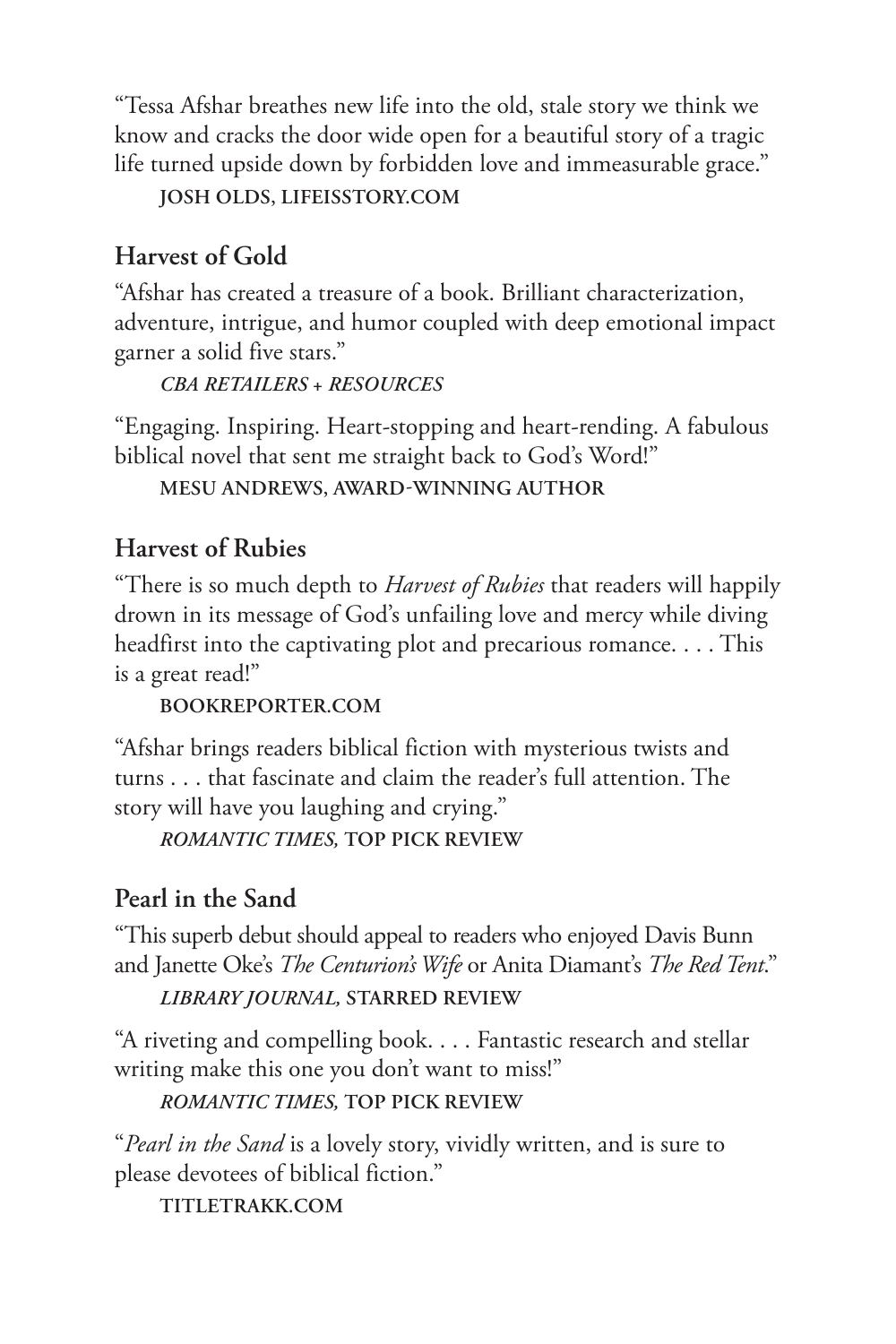*Land of Silence*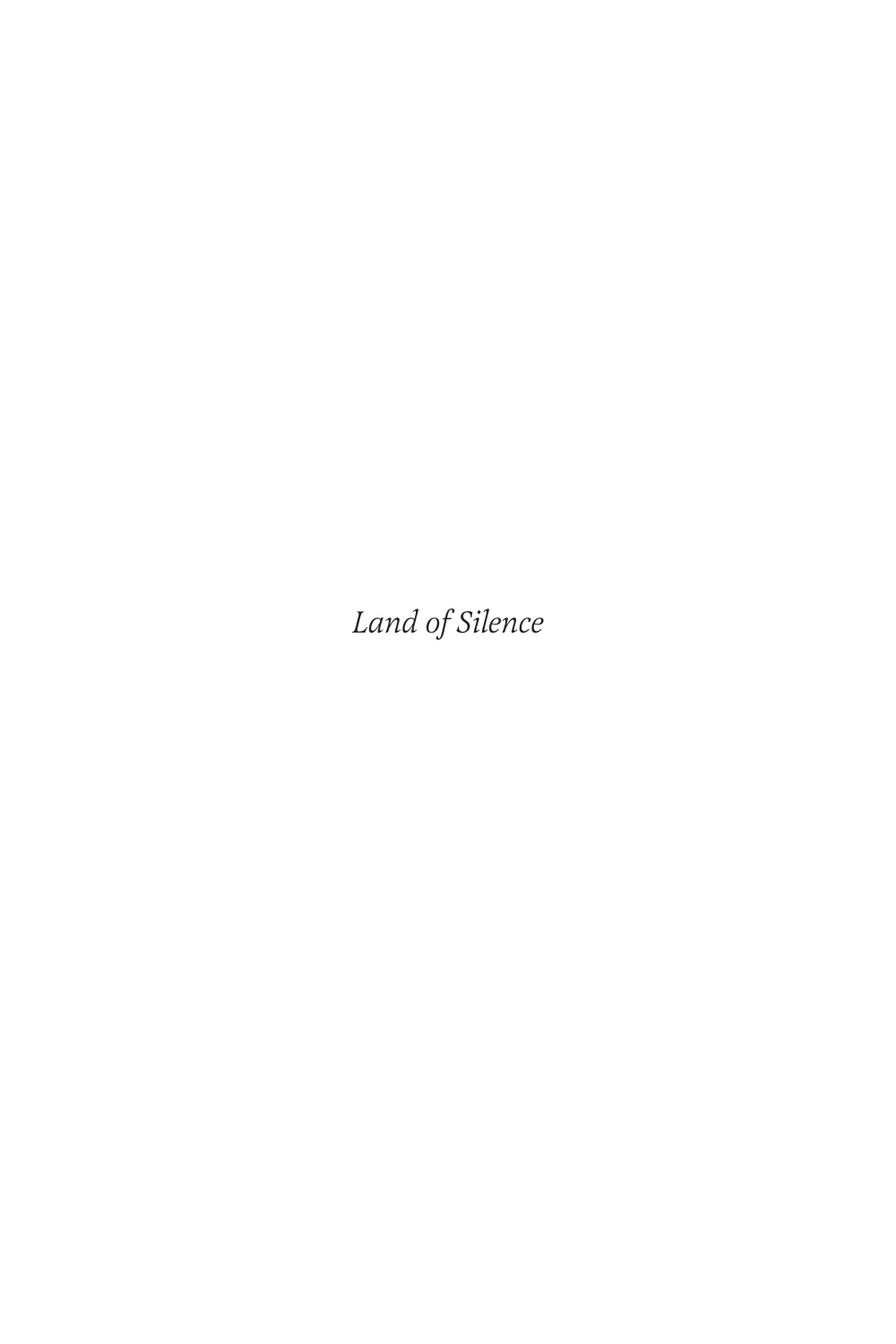## $S_{\rm s}$  and it is a still allowed that if  $\lambda$ Land of Silence

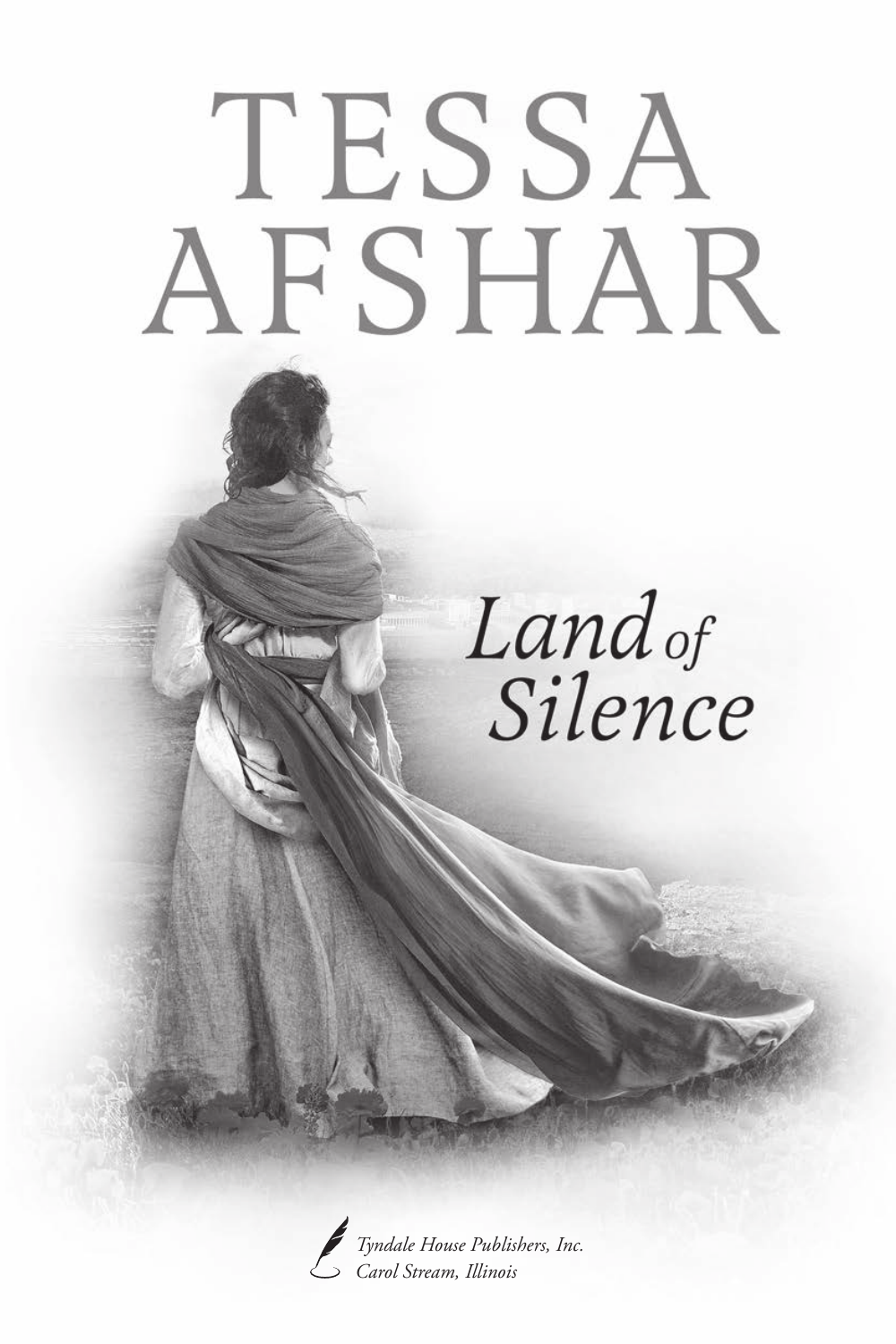Visit Tyndale online at www.tyndale.com.

Visit Tessa Afshar at www.tessaafshar.com.

*TYNDALE* and Tyndale's quill logo are registered trademarks of Tyndale House Publishers, Inc.

*Land of Silence*

Copyright © 2016 by Tessa Afshar. All rights reserved.

Cover illustration copyright © Shane Rebenschied. All rights reserved.

Author photo copyright © 2015 by Matthew Murphy. All rights reserved.

Designed by Ron Kaufmann

Edited by Kathryn S. Olson

Published in association with the literary agency of Books & Such Literary Agency, 52 Mission Circle, Suite 122, PMB 170, Santa Rosa, CA 95409

Unless otherwise indicated, all Scripture quotations are taken from *The Holy Bible*, English Standard Version® (ESV®), copyright © 2001 by Crossway, a publishing ministry of Good News Publishers. Used by permission. All rights reserved.

Scripture quotations marked NIV are taken from the Holy Bible, *New International Version*, Scripture quotations marked NIV are taken from the Holy Bible, *New International Version*,®<br>*NIV.*® Copyright © 1973, 1978, 1984, 2011 by Biblica, Inc.® Used by permission. All rights reserved worldwide.

Scripture quotations marked NLT are taken from the *Holy Bible*, New Living Translation, copyright © 1996, 2004, 2015 by Tyndale House Foundation. Used by permission of Tyndale House Publishers, Inc., Carol Stream, Illinois 60188. All rights reserved.

Scripture quotations marked NRSV are taken from the New Revised Standard Version Bible, copyright © 1989, Division of Christian Education of the National Council of the Churches of Christ in the United States of America. Used by permission. All rights reserved.

*Land of Silence* is a work of fiction. Where real people, events, establishments, organizations, or locales appear, they are used fictitiously. All other elements of the novel are drawn from the author's imagination.

### **Library of Congress Cataloging-in-Publication Data**

Names: Afshar, Tessa, author. Title: Land of silence / Tessa Afshar. Description: Carol Stream, Illinois : Tyndale House Publishers, Inc., [2016] Identifiers: LCCN 2015040791| ISBN 9781496414007 (hc) | ISBN 9781496406460 (sc) Subjects: | GSAFD: Christian fiction. Classification: LCC PS3601.F47 L36 2016 | DDC 813/.6—dc23 LC record available at <http://lccn.loc.gov/2015040791>

Printed in the United States of America

|  |             | 22 21 20 19 18 17 16 |  |
|--|-------------|----------------------|--|
|  | $4 \quad 3$ |                      |  |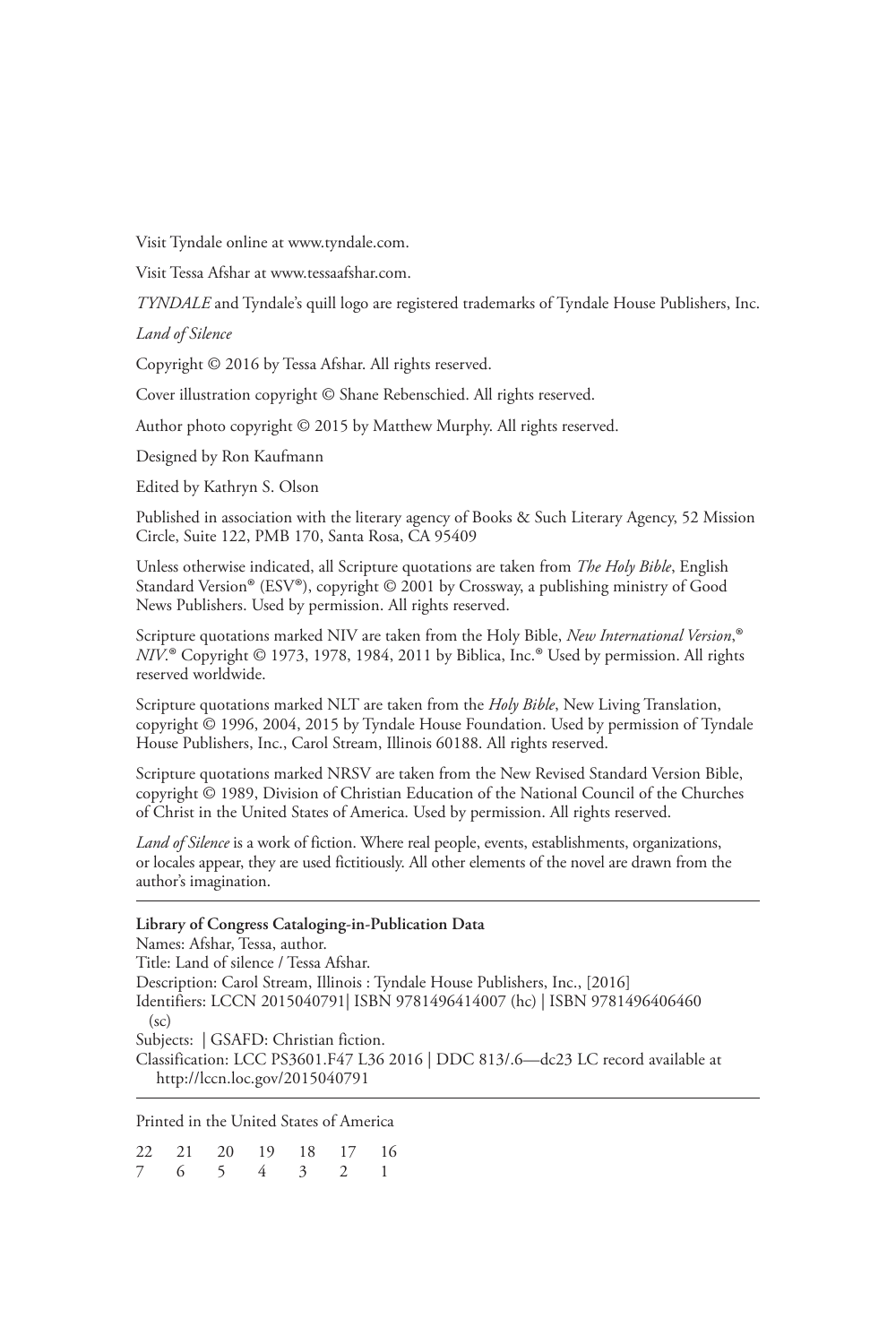## ONE

 $\infty$ 

*I have been forgotten like one who is dead; I have become like a broken vessel.* Psalm 31:12

WHEN I THINK OF THE RUIN my life has become, the slow wrecking of my dreams, the destruction of every love, I always return to the bee. That one tiny sting, which robbed my place of favor in my father's heart and changed the course of my destiny.

Sorrow came to me on a beautiful afternoon, with the sun shining and just enough heat in the day to warm the skin without scorching it. Wildflowers were abundant that year, and the hillside where Joseph and I had come to pass the hours was covered in a blanket of yellow and pink. I remember the scent of them tickling my nose and filling my lungs, making me laugh for the sheer beauty of the world.

Joseph ran amongst the soft stalks, piercing the leaves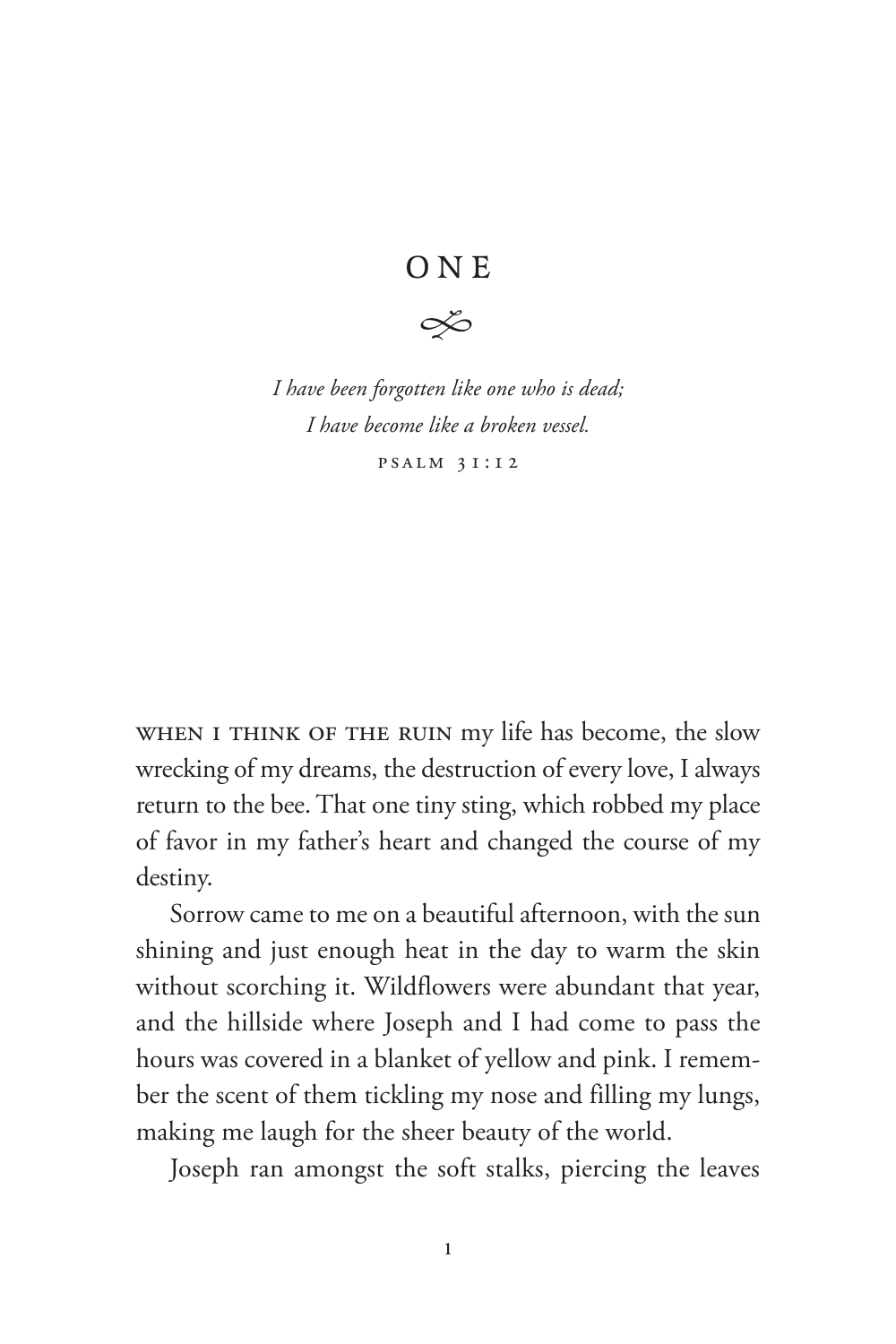with his make-believe sword, playing Roman soldier. He knew better than to play the game with our parents around. They were staunch Jews whose lineage in Jerusalem went as far back as the days of Ezra. Romans may have been generous patrons of my father's wares, but they were still dangerous enemies. My parents certainly did not consider them a matter for fun and games. But Joseph was four, and he loved the Roman horses, their uniforms, their rectangular painted shields. He wanted to be one of them. And I let him, seeing no harm in a little boy running wild and pretending to be something he could never become.

"Elianna, come and play," Joseph called over his shoulder and thrust his invisible sword in my direction.

"Hold a moment," I said. "I will come soon."

I was distracted, sitting on the coarse felt blanket I had brought, twirling a pink flower, trying to fathom a way to leach out its color and use it for dye on linen. A large shipment of flax had just been delivered to our workshop and we would have plenty of fibers for weaving. My father traded in luxurious fabrics. He even had a small but brisk business in purple, the lavish dye that was derived painstakingly from sea snails and remained more expensive to produce than any other color. It was a measure of his success that he could afford this particular trade.

Joseph had been left in my care that afternoon because everyone in the household was busy working on the flax. Even my mother, who rarely participated in my father's business, had been drafted to help.

My father bought his flax already steeped and dried, with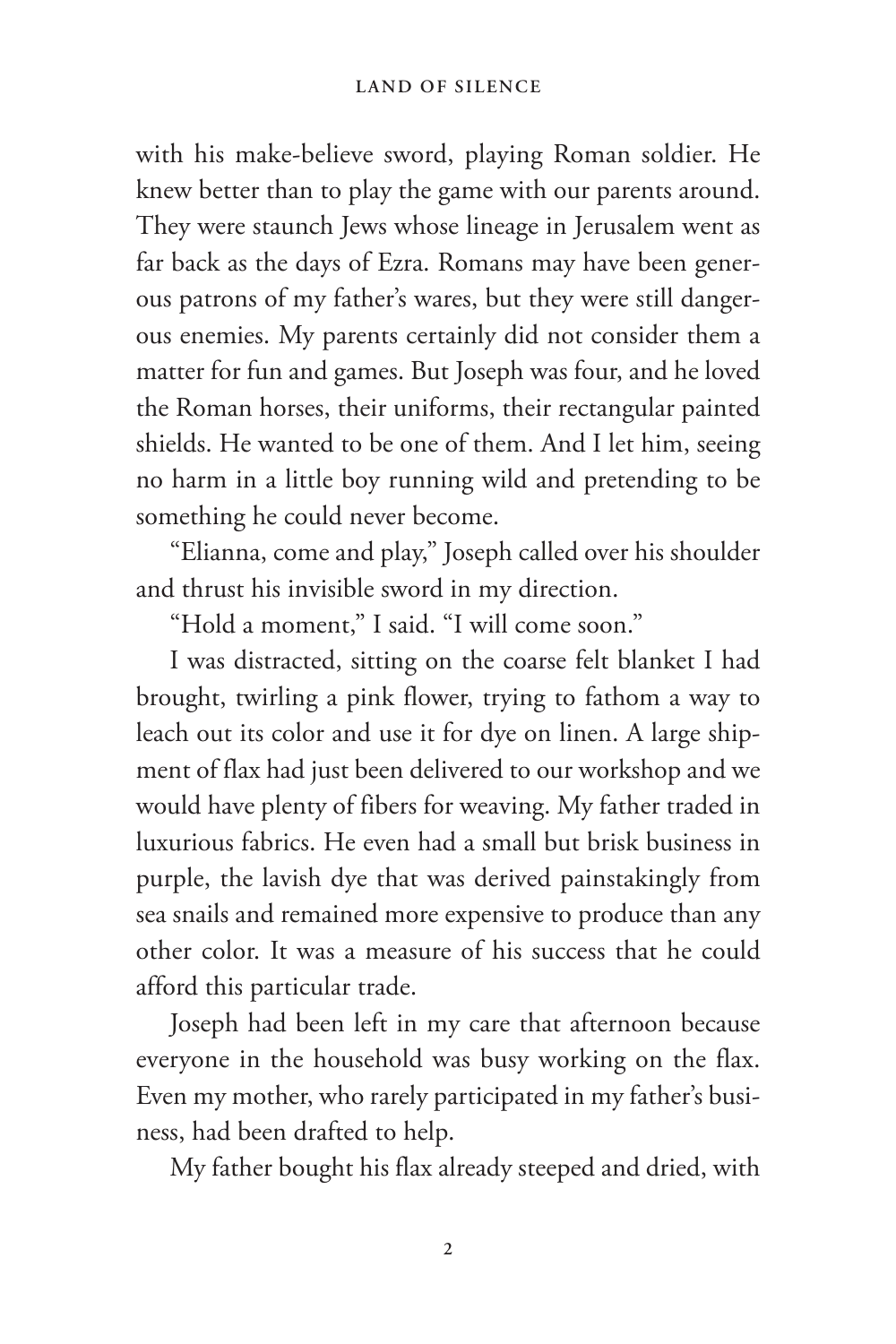the seeds separated from the stems and discarded, and the stalks beaten to pull out the fibers. His workers were left with the task of combing out the fibers, making them ready for spinning. The stalks of this particular harvest were thick, which produced coarse linen, and would be used for weaving towels. With Romans and the new Jewish aristocracy so fond of their baths, towels were in high demand throughout the main cities of Judea.

I was twelve years older than Joseph and more than capable of caring for him. My mother, suspicious of my passion for my father's trade, and looking for ways to distract me from my fascination, had given me charge over Joseph for the afternoon. Her plan worked to double advantage: it got my exuberant brother out from under the busy feet of the adults while at the same time withdrawing me from direct contact with my father's work, lest it feed my obsession with the secrets of his trade.

*"Leave that to the men,"* she always told me, thrusting some feminine task into my lap before I grew too enraptured with the mysteries of creating a better grade of dyed fabric.

"Elianna!" Joseph's voice bellowed from farther down the hill. "Come. Now! You promised when you brought me here that you'd play with me."

I grinned. My little brother could be imperious. No one had expected the birth of another child to my parents at their advanced age. When Joseph was born, we were all a little dazzled with his mere presence in the world and became instant slaves to his charm. Add to that the reality that he was a boy—the son of my father's dreams—and, well . . . even a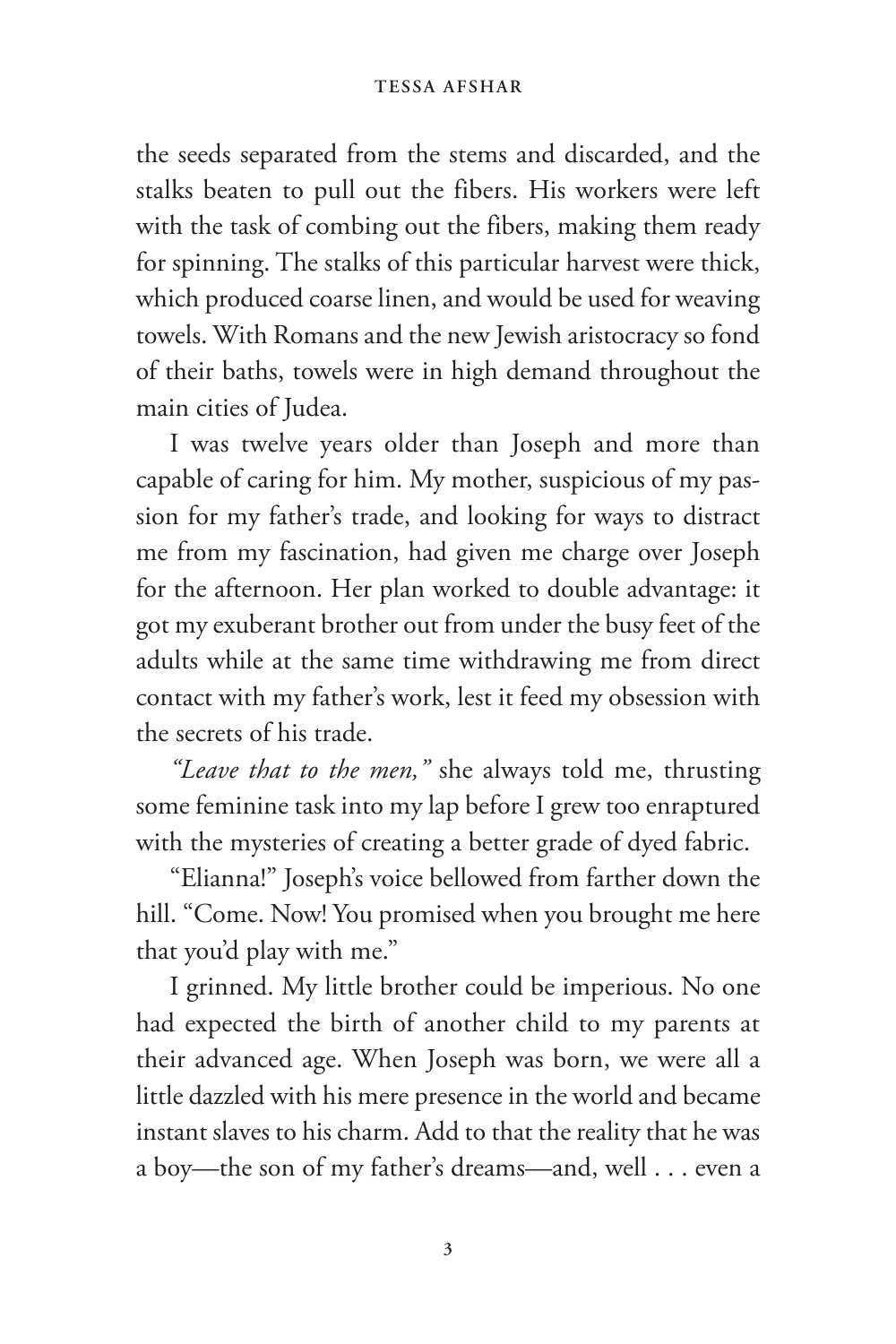burning seraph could be excused for being a little spoilt under the circumstances. If he seemed bossy, the fault belonged to us. By nature, Joseph was so sweet that the overindulgence of a hundred adults could not render him tyrannical.

"You better hope I don't catch you," I said as I rose to my feet. "My sword is a lot sharper than yours."

"No, it's not. I'll defeat you." He let loose a fearsome bellow and began to run up the hill, his short legs pumping under his hitched-up tunic at a speed that made me flinch. I needed my whole strength to keep up with that boy.

"Hold fast," I cried, catching up with him at the top of the hill, thrusting my pink flower forward as if it were a deadly weapon. Joseph doubled over, giggling.

"That's not a sword! That can't even cut thread. You're such a girl, Elianna."

"You dare insult me, Roman dog? I shall have your head for that."

Joseph rushed toward me, his imaginary sword pointed at my abdomen. "No, you won't. My horse will eat you for breakfast." He did a fair imitation of a parry and then followed with a quick thrust, his little fist hitting my ribs. I grabbed my side as if in pain.

"You will pay for that, young man." With a quick motion, I reached forward to untuck his tunic from his belt. Distracted, he looked down, and I shoved my flower in his face, leaving a powdery yellow stain on his nose and forehead.

I laughed. "You still need some practice, Roman." Just behind him, I noticed a lone sheep chomping on a bush. I looked around, trying to locate the shepherd or herd to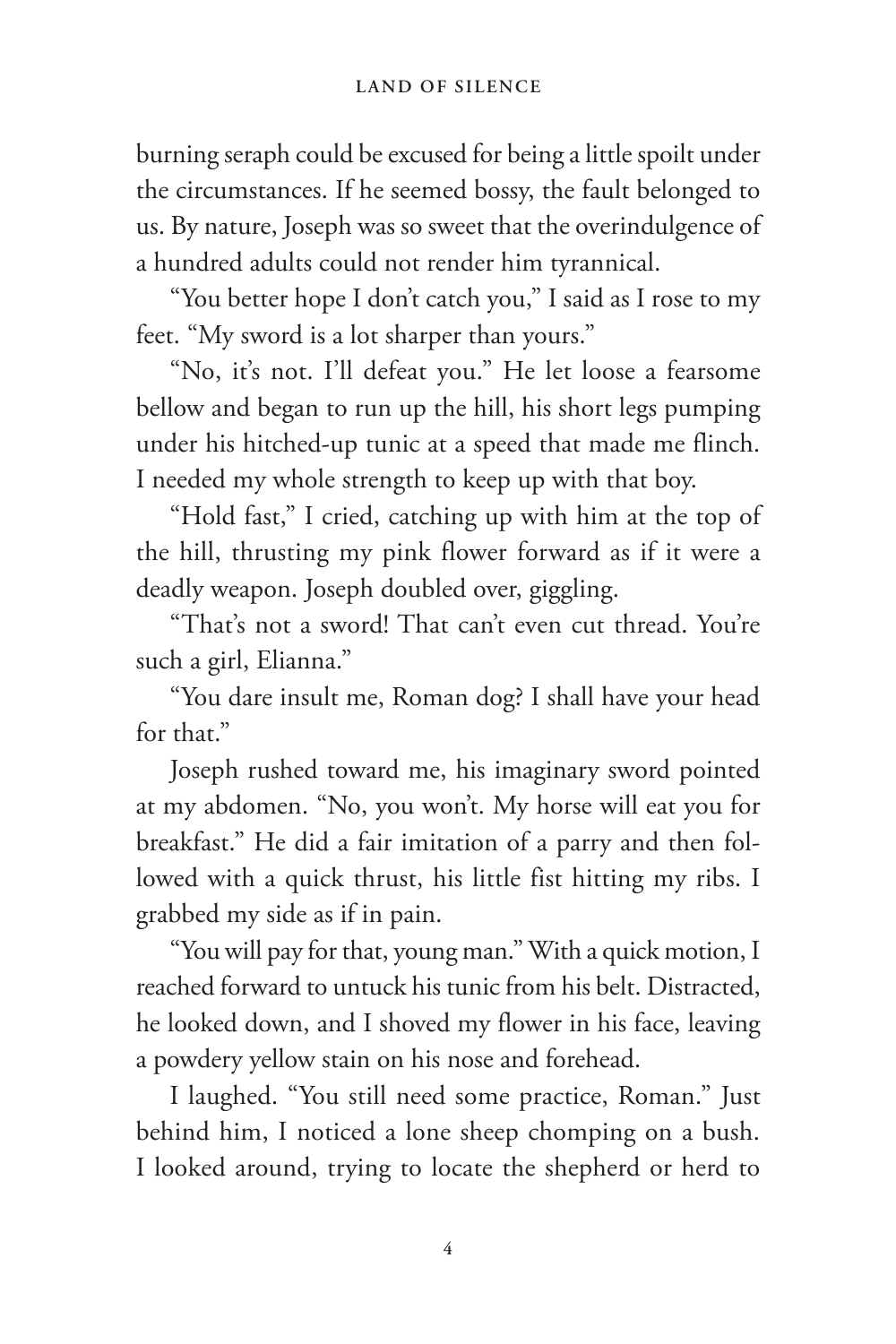which it belonged. It seemed to be alone. I walked over to examine it for any hurts. A shepherd somewhere must be missing the fat fellow.

"Elianna!" Joseph called. "Come back. I am not finished. . . ." And then, inexplicably, he swung his arm in a wide arc. "Go away. Go away!" His voice emerged highpitched and shaken. He made a half circle around himself, his hands flapping about him in frantic motion.

The sheep had my attention, though, and I ignored Joseph's cry. Up close, I could see that it was well cared for, its wool healthy and clean. I knelt down and ran my hand over its back. "Where did you come from, little fellow?"

From the corner of my eye I could still see Joseph flapping around. Then he cried out, "Make it go away, Elianna!"

I thought it was a fly at first until I saw the flash of yellow, heard the angry buzz. "Don't fret so. Stay calm, and it will go away of its own accord." I didn't want to leave the lost sheep, in case it wandered away and became even more lost. Joseph was old enough to deal with a buzzing bee. Really, we had overindulged him. I tried to make my voice soothing. "Calm yourself, brother."

My words had no effect on Joseph. The creature was buzzing with fierce intention around his head, and he panicked. He flapped his arms harder and started to run. "No! No!"

I threw my hands up in the air and came to my feet reluctantly. "Joseph, it's just a bee."

I understood the source of his unreasoning fear. The year before, he had been stung on the ankle. He had broken out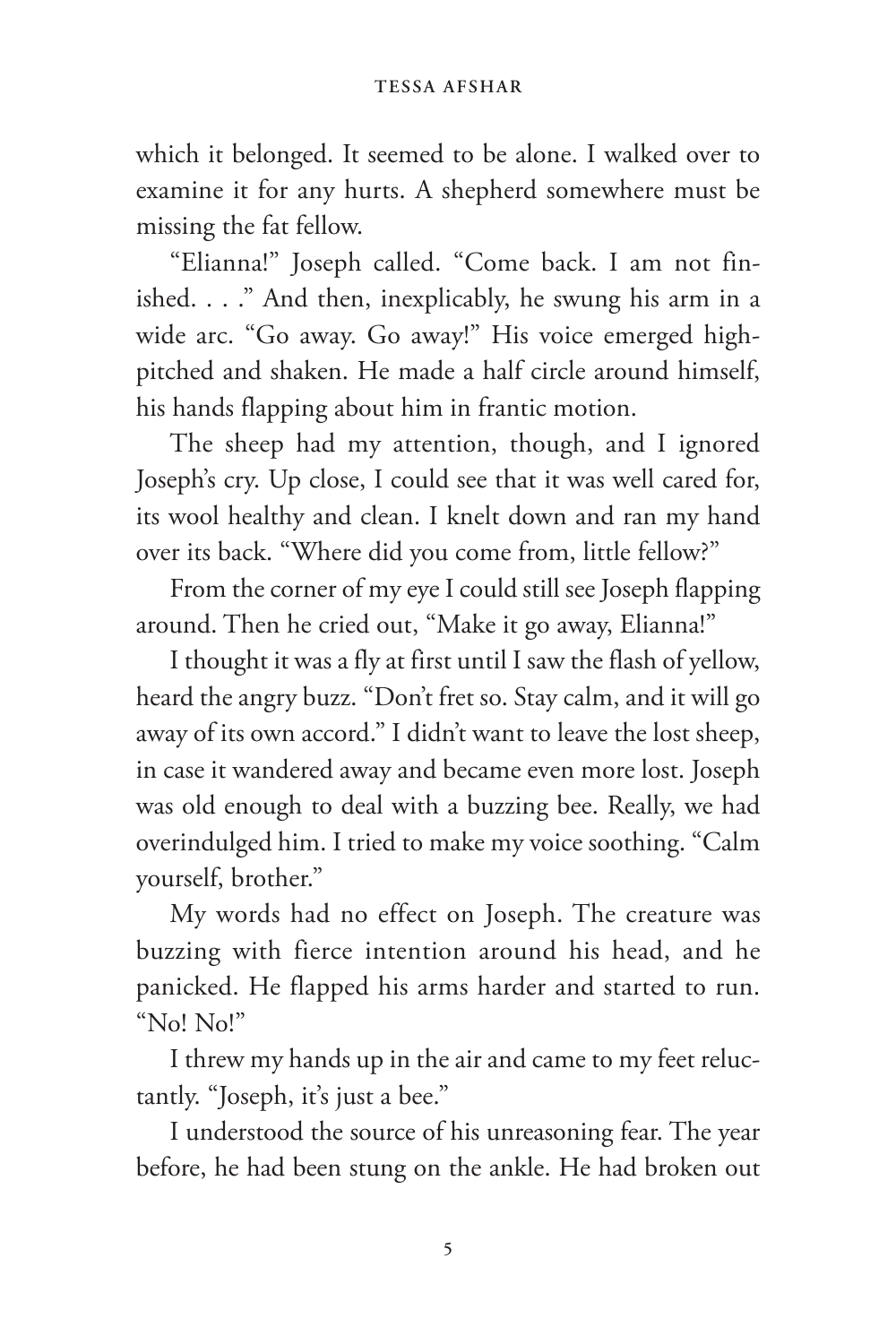in hives and his entire leg had swollen to the size of a young tree trunk, and he had been in terrible pain. He had never forgotten the experience. But in my mind, that had been an anomaly. We all had to contend with bees. It was part of life. I watched in frustration as he ran himself ragged for a few moments.

Finally, I caught up to him and reached out my hands to flick at the bee, although I could no longer see it. Without warning, Joseph let out a piercing wail that made my belly lurch. He rubbed at the side of his head, and then I spotted the insect caught in the hair near his temple. I grabbed the bee in my palm and squeezed. Half-drunk from having released its venom, it was easy prey in my violent, clenching fist. I dropped it to the ground and knelt before Joseph.

Fat tears squeezed out of his eyes. He was crying so hard that he began to wheeze. I cuddled him in my arms. "I am so sorry, Joseph. It will be well. I've gotten rid of the little monster. You can stomp on him, if you wish."

"Hurts." He took a breath that shook his chest.

"Where, dear heart? Where do you hurt?"

He pointed to his temple, and I saw that it was already swelling. I gave it a light kiss. "Is that better?"

His gaze brimmed over with accusation. "No." He pushed me from him. I noted a red welt on the back of his stillchubby hand. "Did it sting you twice?" I frowned as I stared at the raised mark, spreading like spilled dye on his baby skin. Joseph shook his head. Hives, I realized with a wince. Just like last year.

He took another breath that shivered down his body. He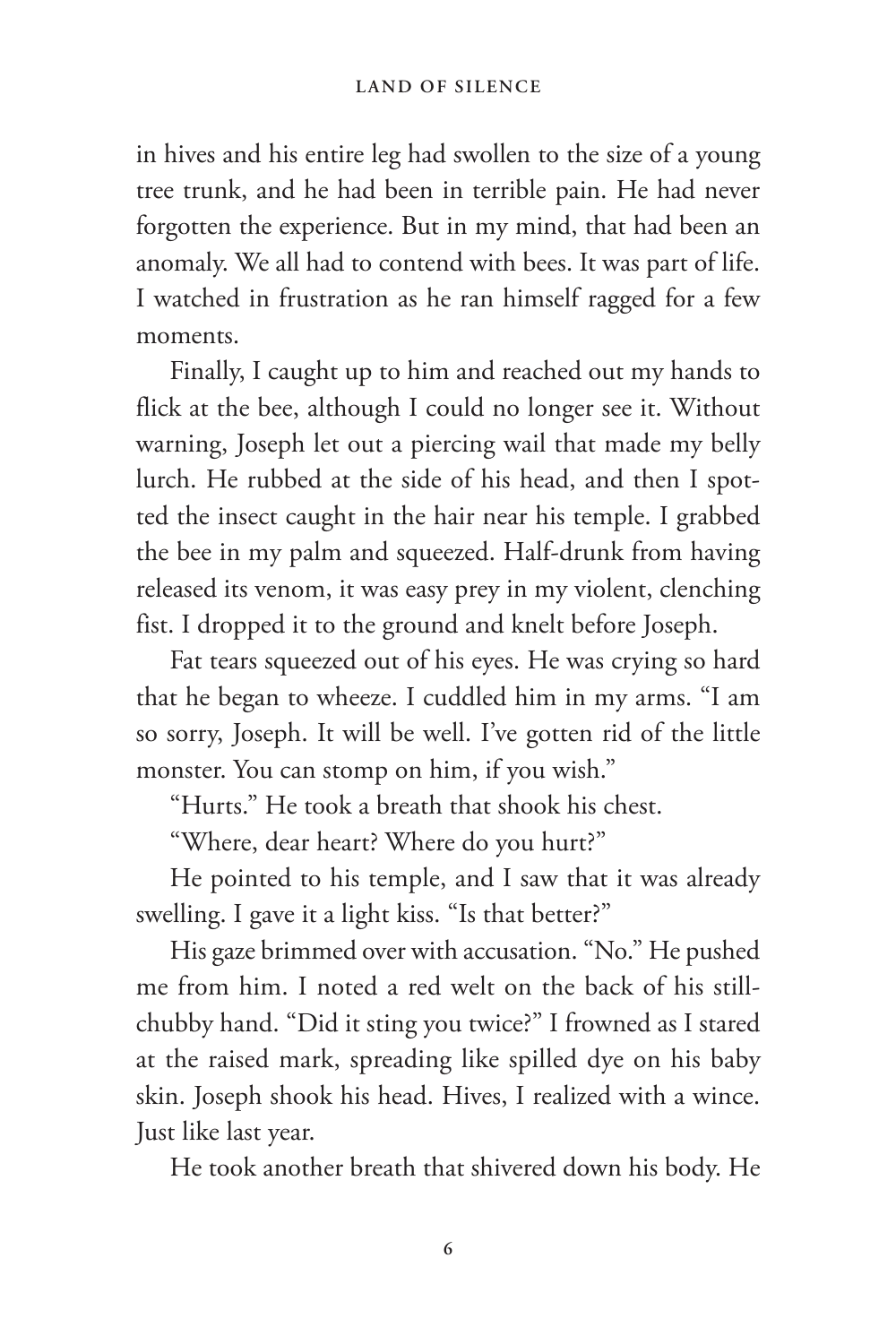sounded as if every inhalation was an effort. I thought it was fear lingering in him, robbing him of breath, and tried to calm him. But with each moment, he seemed to grow worse. His wheezing became harsher and unremitting. Confusion caused me to delay. He had had no difficulty breathing the last time he was stung. Was this panic?

I should have helped him sooner, come to his aid at the start, when the bee first began to pursue him. And then it occurred to me that the bee might have been attracted to the scent and powder of the flower I had pressed on his face. Perhaps it would not have come near Joseph at all if not for my silly prank.

I saw that he was growing worse and picked him up in my arms. "I am so sorry, Joseph. I'll take you home. You can have a honey cake, and Mother will make you an herb potion to soothe your pain." Against me, I could feel his thin little chest battling for every breath. I began to run. Somewhere down the hill, my sandal came off, caught on a stone protruding from the ground. I stumbled, then righted myself and kept on running without tarrying to retrieve the lost shoe.

"Sick," Joseph said, his voice weak. Before I could turn him, he threw up, soaking my shoulder and my chest. Normally I would have groaned with disgust. But terror had seized me. I sensed that against all reason the bee had caused my brother's tiny body inexplicable damage. It was as though the poison in that accursed bee somehow robbed him of the very air. I was desperate to arrive home, to give him into the care of my parents, who would know what to do.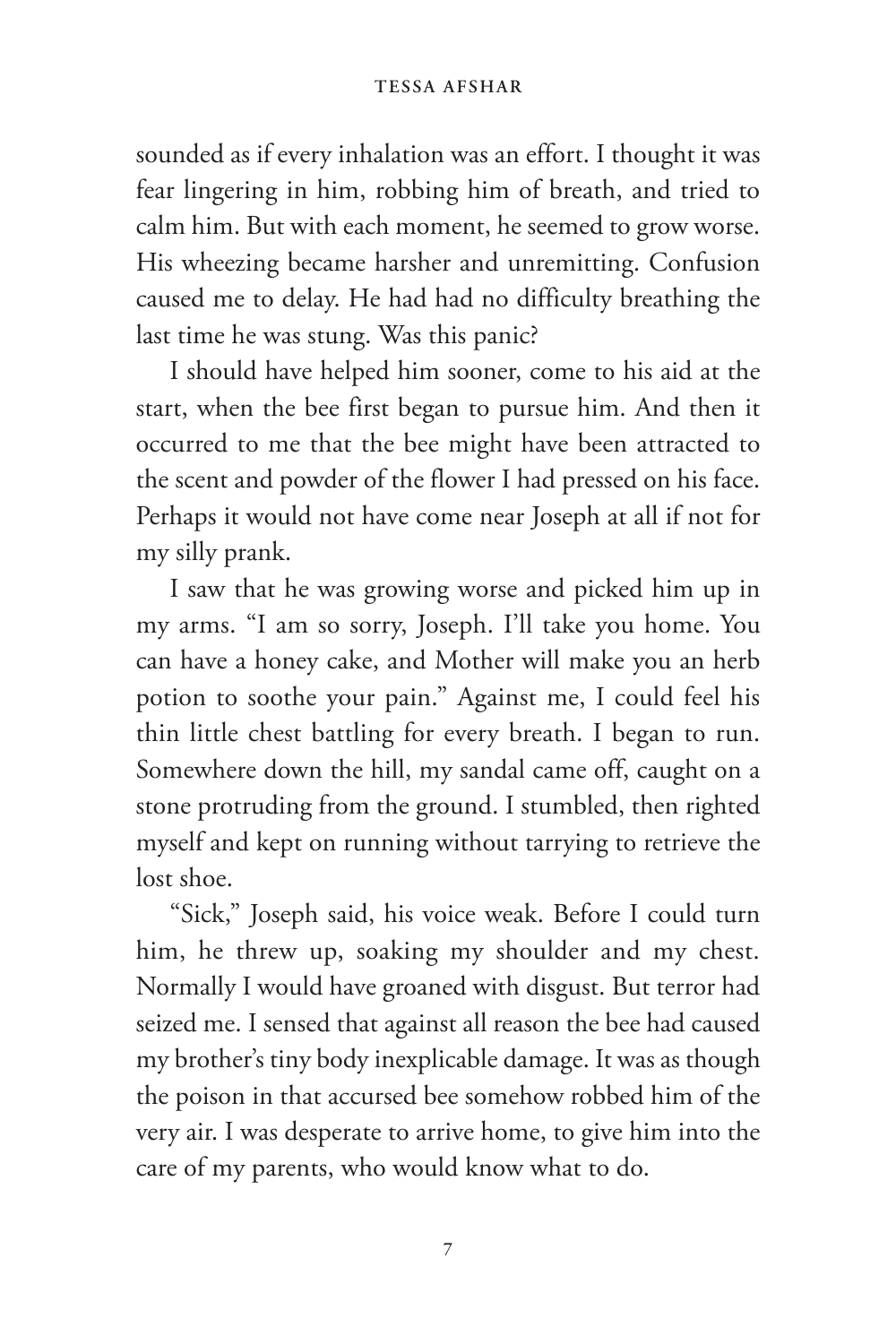## **LAND OF SILENCE**

I barely stopped to wipe his befouled mouth, only shifting him to my other shoulder so I could start my race again. He was heavy, too heavy for me to carry all that way. My heart pounded in my chest like a metalsmith's anvil. The strain of holding on to his sagging body made my arms tremble. "Joseph! Joseph, speak to me!"

He moaned. I staggered to a stop, unable to continue my haphazard run, and fell to my knees with him still in my arms. My head swam with a wave of dizziness when I saw his face. His eyes had swollen shut, and his lips had become an unearthly blue. His whole mouth had turned into a tender, purplish bruise. I bit down on a scream and hefted him up again, forcing my legs to run, faster than before.

*Pray,* I thought, my soul frantic with the horror of what I had just seen. *Pray something.* But all I could think of was *Eli, Eli,* the first part of my own name. *My God! My God!*

When I saw the large wooden door to our house, I loosed the scream I had swallowed for the past hour. My voice emerged as a broken croak and no one heard me. "Help me! Father, please help me." Joseph had gone limp in my arms. I knew he had fainted some time before, fainted from lack of air.

I kicked at the door with the last of my strength and fell against it. One of the servants pulled the door open and I slumped backward, Joseph still held tight in my grasp. The woman cried out, and before long we were pulled inside together. I was still clutching him, his face pressed to my shoulder. My parents came running.

I saw my father's face as he pulled his son out of my arms.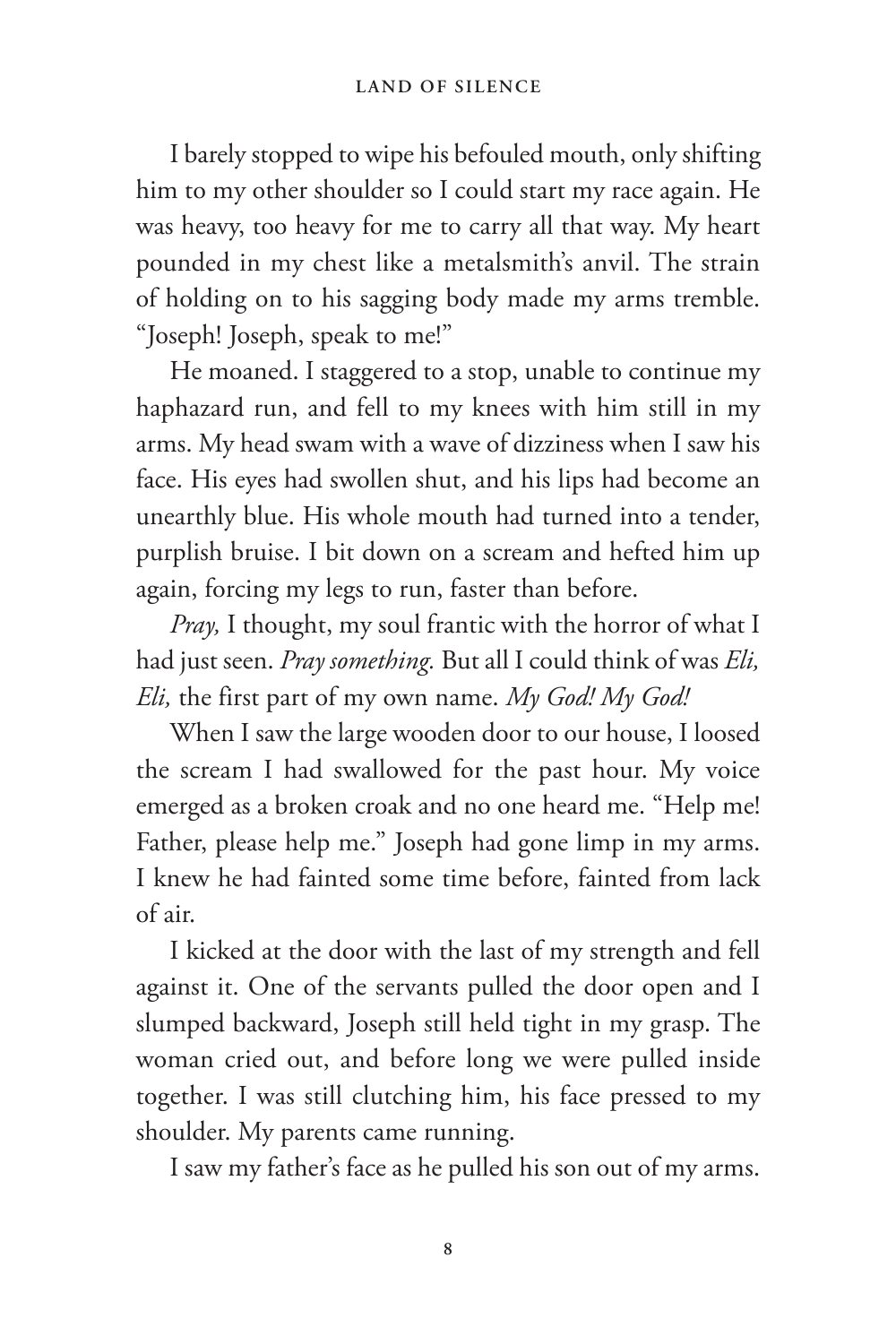He turned white. My mother started to scream. I didn't think I could feel more fear. But her cries—shrill, unnatural sounds that pierced the courtyard—filled me with a chilling dread that robbed me of speech. Why wasn't she helping my brother? Why did she stand there, screeching, pulling at her veil, pulling at her hair?

My father collapsed, Joseph held against him. His head drooped over the unmoving child. "My son," he moaned, rocking to and fro. "My boy."

I turned in shock and saw my younger sister, Joanna, sitting against the wall, sobbing quietly into her hands. The servants wept. My father, shaking and silent, convulsed around the inert body of my brother while Mother's screams continued to fill every corner of the courtyard, piercing me like jagged shards of broken glass.

That's when I knew. My brother was dead. The bee had killed him.

I reached out to cling to my father, in disbelief, in horror, in desperation, hoping for a miracle, seeking comfort. He looked up and the blank despair in his eyes lifted for a moment, only to be replaced by a coldness I had never seen there before. "What happened? What has done *this* to my child?"

I stepped away from him. "A bee . . . It stung Joseph. On his temple." Perspiration dripped down my sides and with a trembling hand I wiped my brow. "It was my fault. We were playing . . . And I . . . I shoved a flower in his face; I think the bee was drawn to its scent. I should have come to his aid sooner, but I was distracted by a lost sheep." I remembered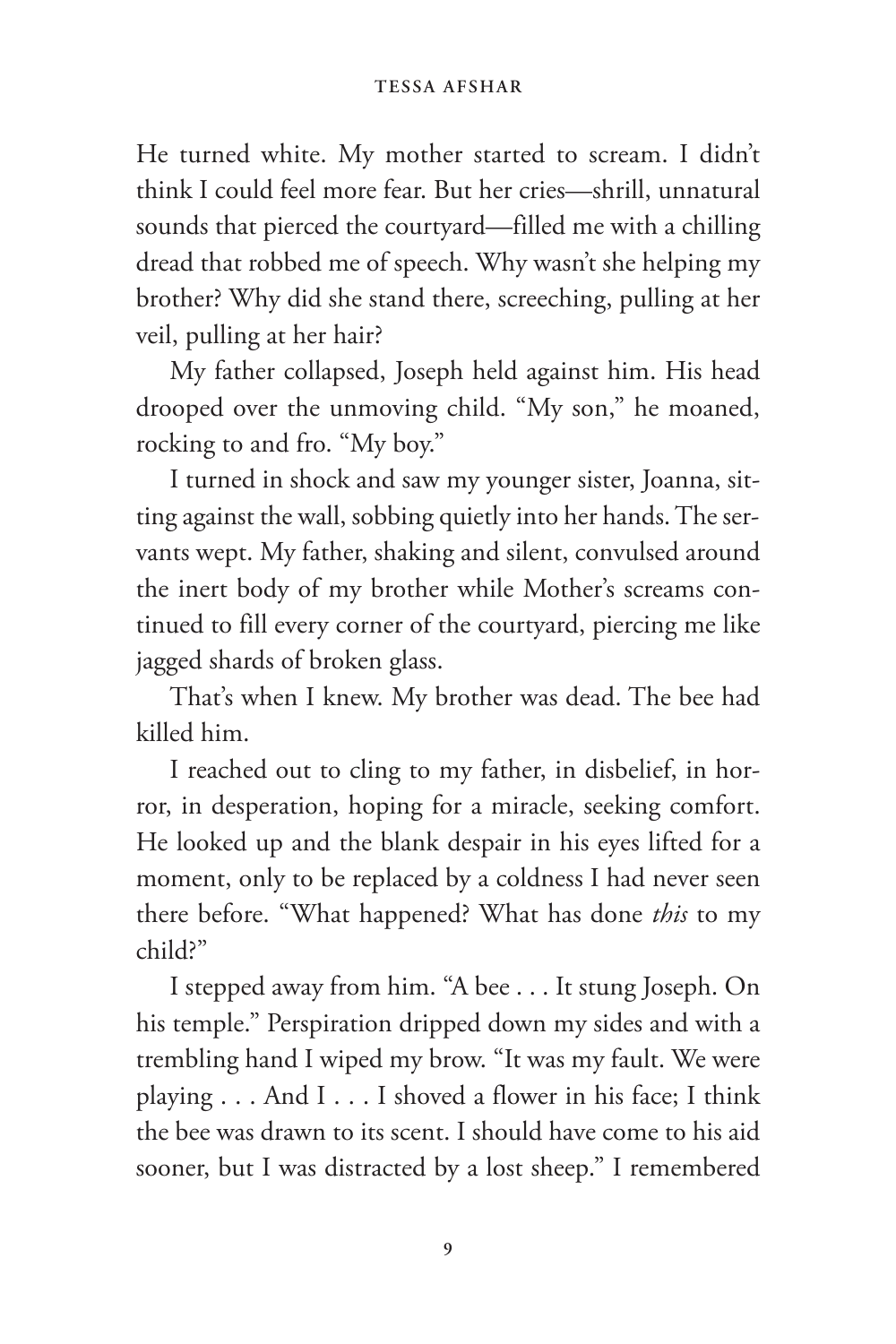that I had merely thrown words at Joseph, as if my instructions were enough. I owed Joseph the truth no matter what punishment I faced. He deserved that much, at least.

My father swept the hair away from Joseph's swollen flesh with tender fingers. I flinched when I saw his beautiful face, distorted by the obscene hand of death, and swayed where I stood.

"But you knew how sick he became last year, after he was stung. You knew how scared he was. Why didn't you just swat it away? He was a little boy. He was helpless." My father moaned. "My little boy!"

"I should . . . I should have . . ."

His words grew iron-hard and sharp. "You were supposed to look after him. What did you do? Just stand there and watch it happen?"

"No! It wasn't like that, Father! I did help. But I was too late. I was too late!"

"This wouldn't have happened if you had watched him better."

I was struck dumb with guilt. He had grasped the heart of my failure. I had not tried to get rid of the bee from the start. "Father, please . . ."

"Be silent!"

I closed my mouth. Swallowed my excuses. He was right. I had failed Joseph. I should have taken better care of him. I should have wiped the pollen from his face, swatted the bee sooner, come home faster. I should have saved him.

"Get out of my sight." My father's voice emerged scratchy soft and bitter as gall.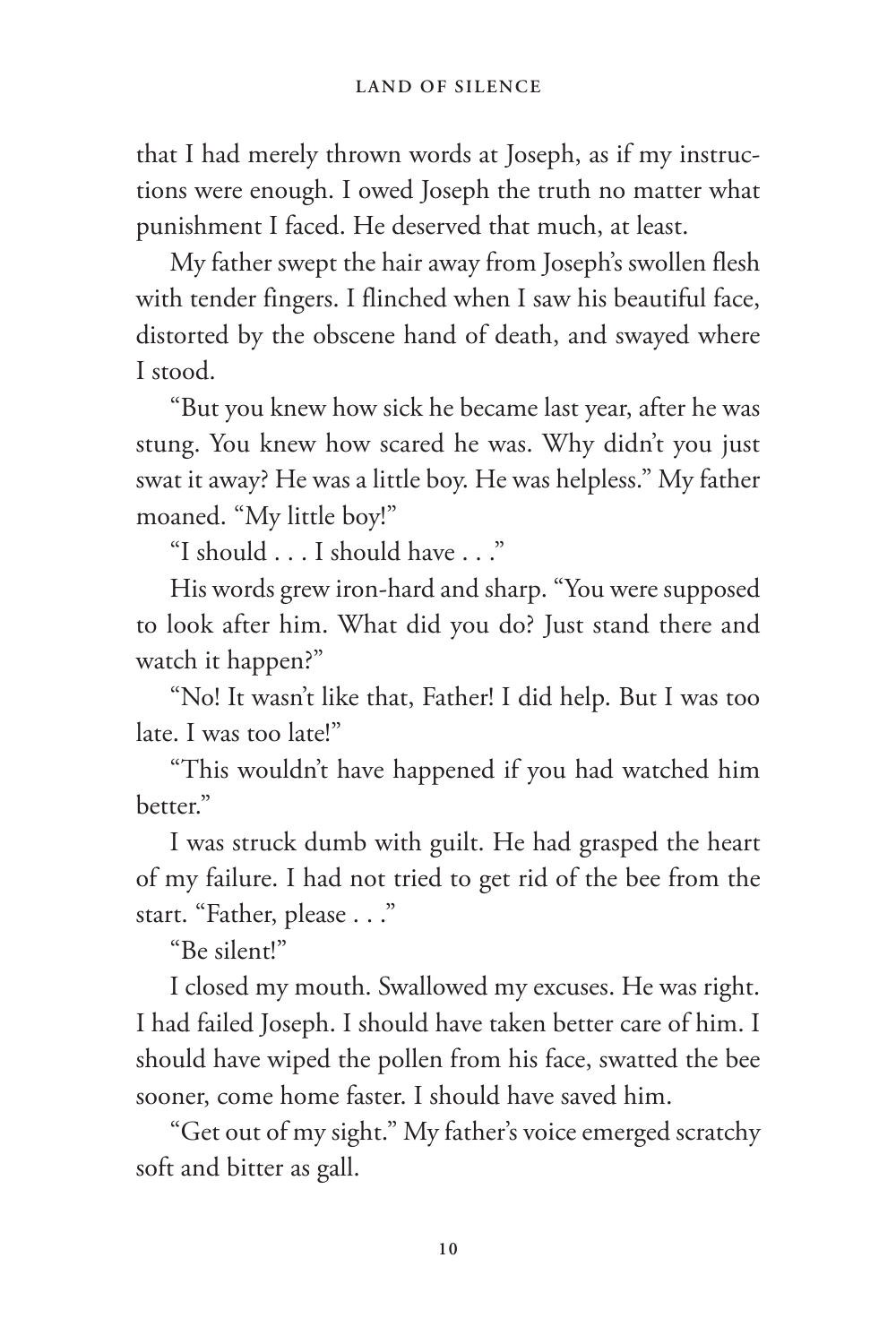I gasped. With broken movements, I forced myself to stand, to walk. I went inside the house, leaving a faint trail of blood with every step where I had cut my foot on the jagged stones during my flight home. Huddling in the corner of the room where I slept with my sister and Joseph, I finally gave vent to the tears that I had quenched earlier. Joseph's blanket was neatly folded in a corner. I grabbed it and, pushing my face into its folds, breathed in the scent of him and knew that I would never hold my precious brother again.

And it was my fault.

## $\mathcal{X}^*$

My father made up my name when I was born, putting together two Hebrew names: *Eli*, which means *my God*, and *Anna*, which in our tongue signifies *favor*. When he first set eyes on me, my father said, *"My God has favored me,"* and that became my name, for my birth was a sign of God's favor and grace to my parents.

For eight years after they were married, he and my mother had remained childless. I came when they had given up on physicians and their useless potions. I came, but I was a girl. Still, my parents were too happy to have a child at last to complain about my gender. Three years after I was born, my sister arrived, long-limbed even at birth, with wide eyes that seemed to cover half her face. Then when no one thought it even possible, Joseph burst into our lives with his lusty cry and his irresistible smile.

It wasn't as if my father loved me less when his son was born. It was only that he loved Joseph so much more. More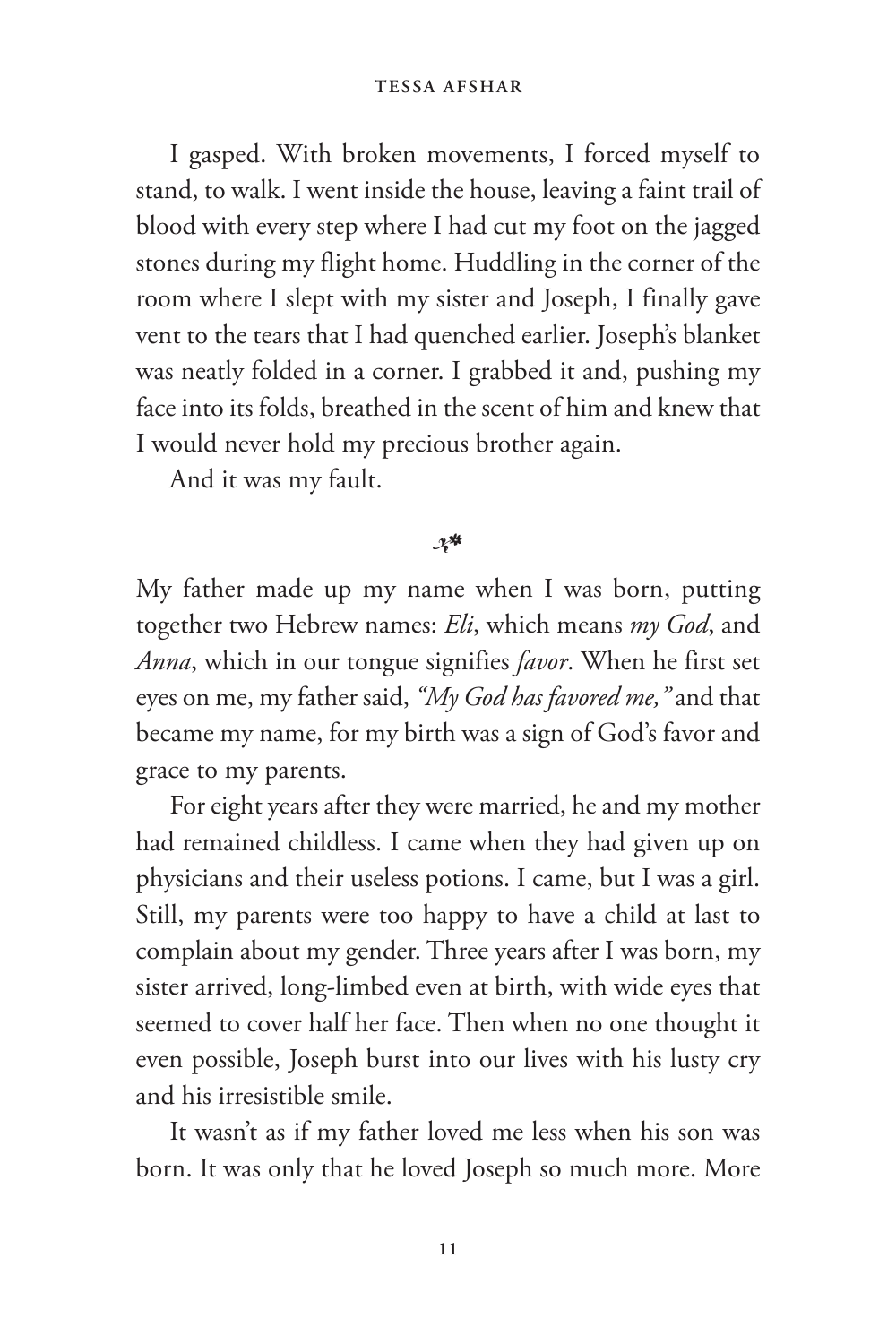than my mother or my sister or me or his business. More than life. Joseph was the light of his heart.

Until now. Until I caused his death. I felt as though I had destroyed the greatest treasure the earth had to offer.

Hours passed as I sat unmoving in a fog of disbelief. Death had swallowed me up along with Joseph. In taking him, it took me, too. Though I breathed and my heart beat with strong regularity, my wound was incurable. The thought of what my parents must be feeling made me wish it had been I who had died instead of Joseph.

The sound of the wailing of mourners penetrated my distracted thoughts. I became aware that a great crowd had gathered downstairs. They must already be preparing Joseph's body for his burial. I could not bear the thought.

The exuberant boy I had adored for four years, the child who had made me laugh and hope and rejoice, was gone and we would never have him back. I pressed my hands against my ears, trying to drown out the sounds of wailing. I felt lashed by their sorrow, guilt eating at me with voracious hunger.

"Elianna." Gentle hands took hold of my wrists and pulled them away from my ears. "Elianna," he said again.

Ethan.

My betrothed. The man I had loved since before I became a woman.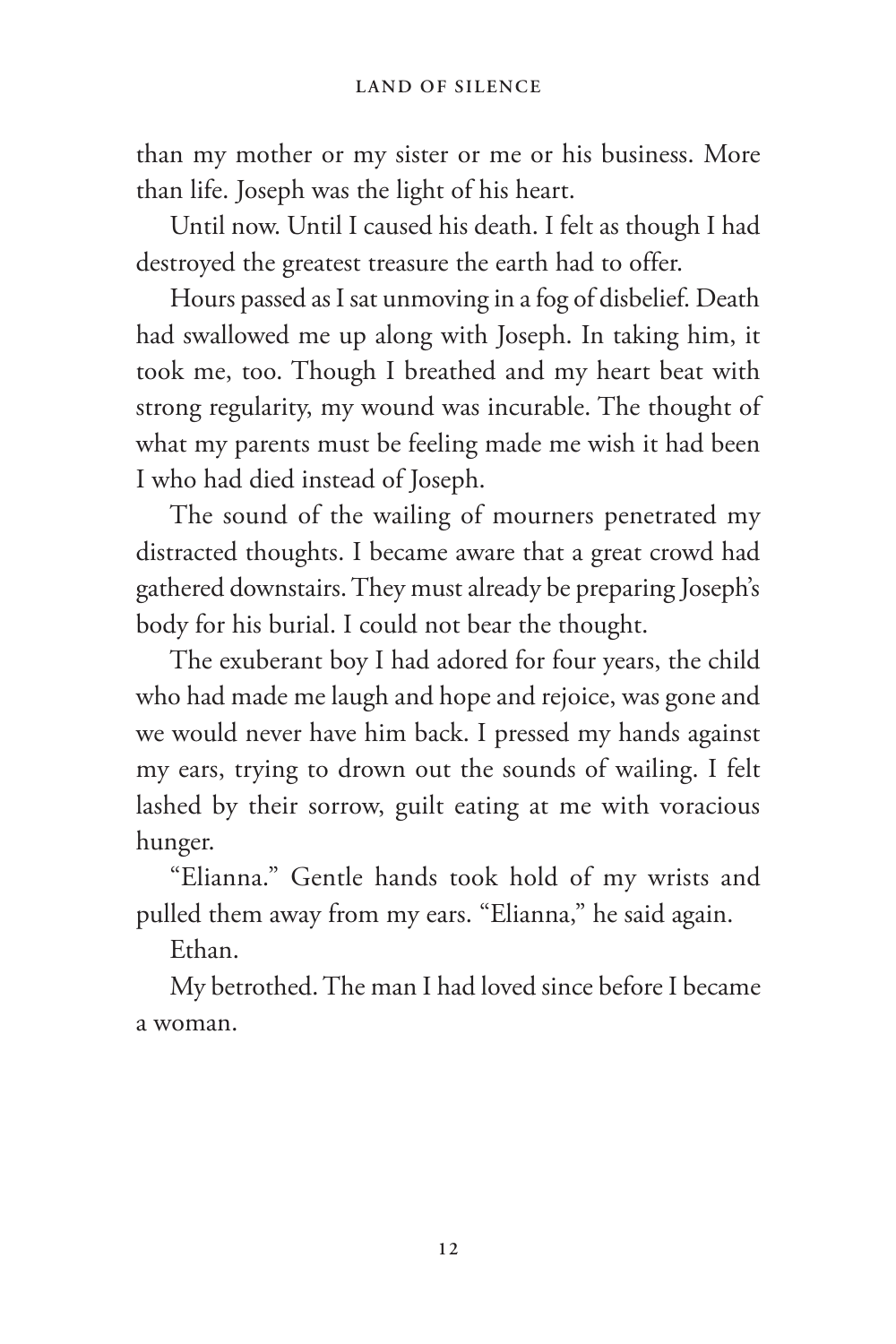## A NOTE FROM THE AUTHOR



The only time Jesus addresses a woman as *daughter* is in the story of the woman with the issue of blood (Matthew 9:20-22; Mark 5:25-34; Luke 8:43-48). There are no throwaway words in Jesus's vocabulary. He selects each term with profound intention. We can therefore assume that he has a significant purpose in addressing this nameless woman in such a tender and intimate fashion.

Three out of the four Gospels tell this story, and it is a breathtaking as well as a strange one. Why would Jesus delay an urgent procession to save the life of a little girl in order to find out who had touched him? Why would he take time they did not have to call a destitute woman *daughter*? The story line of *Land of Silence* revolves around these questions. We know this for certain: Jesus healed her body. I believe, with his words, he also healed her soul.

There is very little we actually know about our main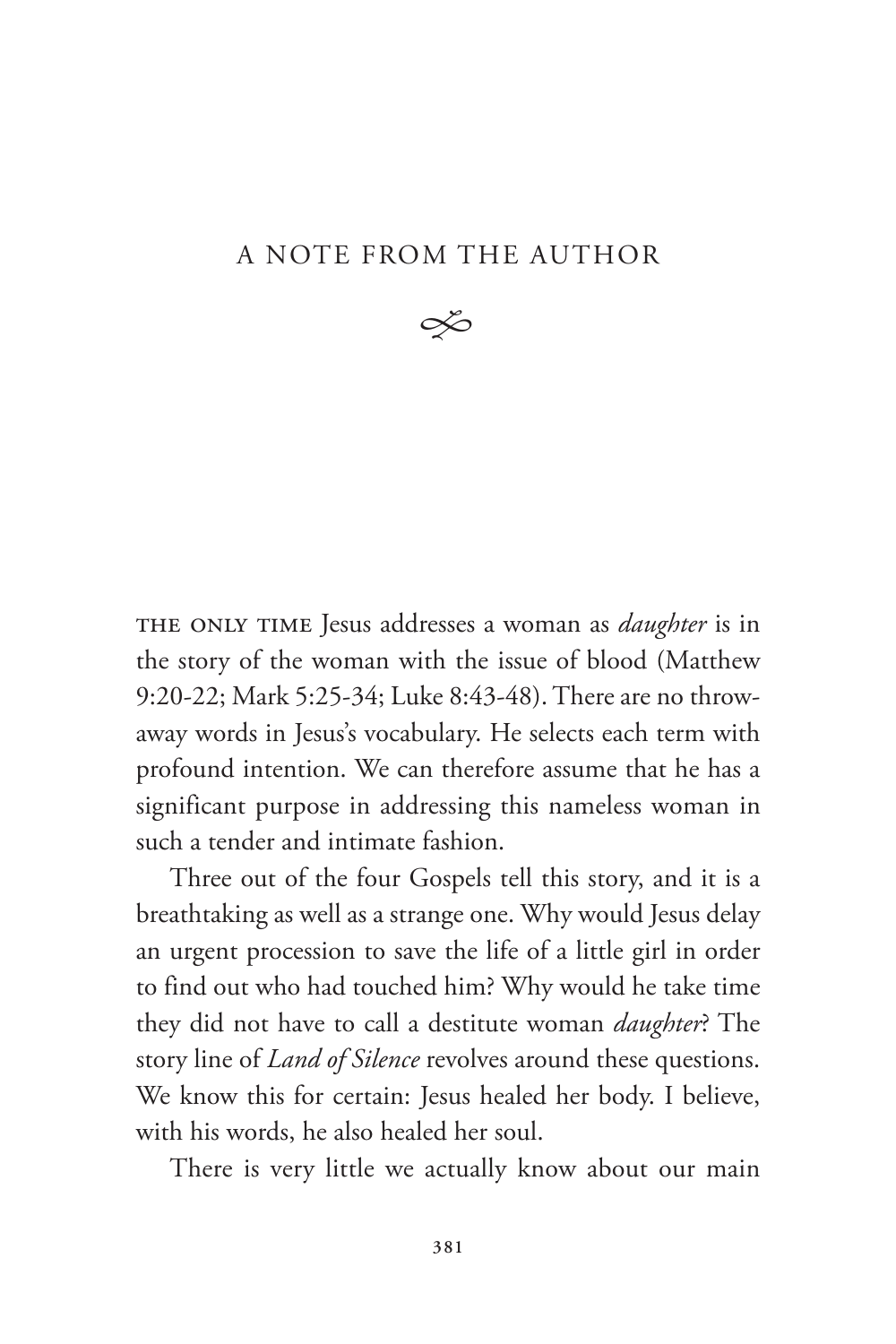## **LAND OF SILENCE**

character. Her personal story outside the sickness she suffered is a blank canvas, one which I filled with a fictional account. No one knows with certainty what caused this woman's condition in modern medical terms. There are several possibilities. I described her illness assuming she had a severe case of uterine fibroids, complicated by a few other problems such as endometrial polyps. Most of the medical treatments mentioned in this novel are based on extant historical documents.

Although Philo and several other rabbinic texts suggest that the life of women in first- century Palestine was very limited, archaeologists have discovered some evidence to the contrary. For example, we have recovered inscriptions from that time period that refer to women as synagogue leaders. Clearly, there was some complexity to the role of women at this time. I have tried to capture that reality in Elianna's life.

We don't know how the Jewish purity laws were enforced on a daily basis in Jesus's day. Although we have the biblical directives regarding the uncleanness of a menstruating woman, we don't fully understand how these laws were lived out practically. So some of the conclusions in this novel are educated guesses.

As I often enjoy doing, I have quoted another writer in this book. Merab's assertion that "it is a woman's business to get married as soon as possible, and a man's to keep unmarried as long as he can" is a quote from George Bernard Shaw.

Jesus's words welcoming little children were actually spoken after the section that tells the story of the woman with the issue of blood and, one assumes, at a later date. I have taken the liberty to include it out of order.